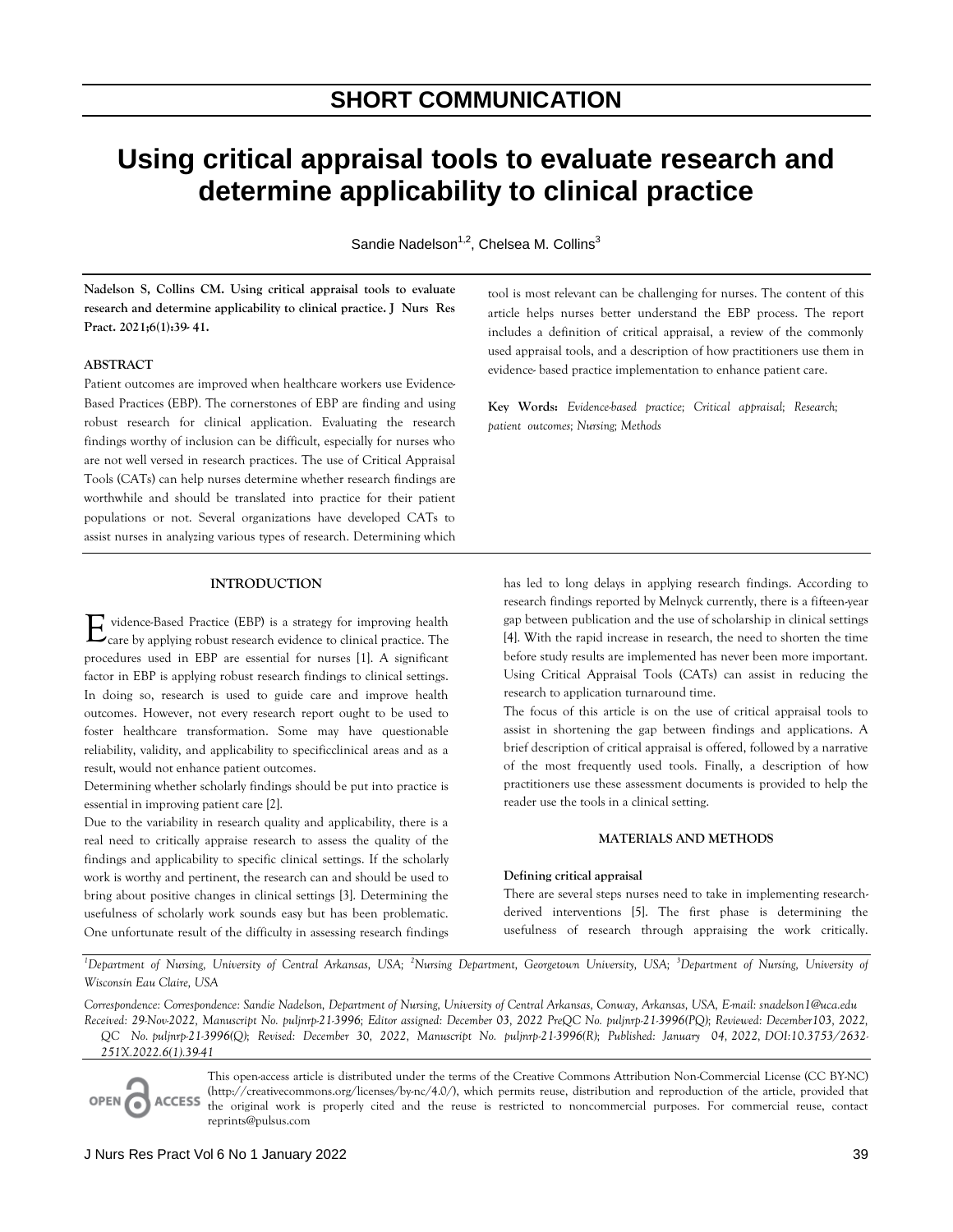#### **Nadelson S et al.**

According to Purssell, the process of critical appraisal includes many steps such as identifying if the study reports were written well, if the research processes were performed validly and reliably, and whether the results are in line with other research findings [6]. These are complicated steps that most nurses are not familiar with, so guidance is often needed to complete critical appraisals. A tool can be helpful. Most appraisal tools help practitioners give attention to these vital issues. In addition, many also help focus readers on determining whether the results can be applied to the practitioners' populations [7].

### **Available tools**

There are many different critical appraisal tools available to assess scholarly work [2]. Due to the numerous types of research endeavors, such as qualitative, quantitative, and systematic reviews, there is not a universal document that evaluates these forms of research. Not having one CAT for all types of investigation is problematic as finding the right tool can be challenging. Some organizations have developed tools that cover more than one type of scholarship. For example, two well-established evidence-based practice organizations, the Joanna Briggs Institute (JBI) and Johns Hopkins University (JHU) have multiple tools to appraise various types of scientific investigations critically. The tools developed by JBI and JHU offer critical appraisal documents for randomized control trials, systematic reviews, qualitative studies, as well as other forms of scholarship. These can be used by nurses at all levels of practice and education from associate degrees through advanced degrees.

Other well-known critical appraisal tools are the Grading of Recommendation, Assessment, Development, and Evaluation (GRADE), Critical Appraisal Skills Programme (CASP), and Rapid Critical Appraisal Checklists [8]. These documents have been used for many years and are well accepted by evidence-based practitioners including bedside nurses.

The James M Anderson Center for Health Systems Excellence, a newer entity in evidence-based evaluation, has also developed multiple appraisal tools. The Anderson Center has published "Let Evidence Evaluation Tools and Resources," more easily referred to as "LEGEND." The Anderson tools and resources are relatively easy to use and provide a valuable tool for nurses to appraise single research articles.

In addition to creating primary research Critical Appraisal Tools (CATs), the Anderson Center has developed a tool to appraise practice guidelines. This document allows for nurses to critically appraise the guidelines when looking making improvements in practice. Beyond evaluating research articles and practice guidelines, the Anderson Center has a tool to help assess and grade a body of evidence. In other words, this document assists nurses in moving beyond assessing one article and determining the strength of a group of scholarly articles that all have the same focus on a specific care practice.

## **TABLE 1**

### **Sources of frequently used critical appraisal tools**

| Name of                                                        | <b>Tool Name</b>      | <b>Types of</b>                                                      | Website                                            |
|----------------------------------------------------------------|-----------------------|----------------------------------------------------------------------|----------------------------------------------------|
| Organization                                                   |                       | <b>Appraisal Tools</b>                                               | Link/Source                                        |
| <b>Critical Appraisal</b><br><b>Skills Programme</b><br>(CASP) | <b>CASP Checklist</b> | Research.<br>Practice<br>Guidelines, Non-<br><b>Primary Research</b> | https://casp-<br>uk.net/casp-<br>tools-checklists/ |

| Johanna Briggs<br>Institute (JBI)                                  | <b>JBI Checklist</b>                                                                                            | Research, Non-<br>Primary Research                            | https://jbi.global/<br>ebp                                                                                                                                                                |
|--------------------------------------------------------------------|-----------------------------------------------------------------------------------------------------------------|---------------------------------------------------------------|-------------------------------------------------------------------------------------------------------------------------------------------------------------------------------------------|
| Johns Hopkins<br>University (JHU)                                  | <b>JHU Research</b><br>Evidence<br>Appraisal Tool<br>& JH Non-<br>Research<br><b>Fvidence</b><br>Appraisal Tool | Research.<br>Practice<br>Guidelines, Non-<br>Primary Research | https://www.hop<br>kinsmedicine.org/<br>evidence-based-<br>practice/ijhn 201<br>7 ebp.html                                                                                                |
| James M Anderson<br>Center for Health<br><b>Systems Excellence</b> | LEGEND                                                                                                          | Research.<br>Practice<br>Guidelines, Non-<br>Primary Research | https://www.cinc<br>innatichildrens.or<br>g/research/divisio<br>ns/j/anderson-<br>center/evidence-<br>hased-<br>care/legend                                                               |
| Melnyk and Fineout<br>-Overholt                                    | <b>Rapid Critical</b><br>Appraisal<br>Checklists                                                                | Research.<br>Practice<br>Guidelines, Non-<br>Primary Research | Melnyk BM,<br>Fineout-Overholt<br>E, editors.<br>Fvidence-based<br>practice in<br>nursing and<br>healthcare: A<br>quide to best<br>practice.<br>Lippincott<br>Williams &<br>Wilkins; 2019 |

The table shows information about several of the commonly used critical appraisal tools available. This table is not exhaustive as other CATs are available (Table 1).

#### **Application**

As previously described, critical appraisal tools are beneficial to practitioners in evaluating both one study and more than one scholarly publication. CATs are used to answer whether one research article is worthy of implementing a practice change or not. For example, nurses on an ICU unit notice an increase in injuries related to delirium. The nurses decide to find research on how to reduce injuries. A brief literature search is performed using the Cumulative Index to Nursing and Allied Health Literature (CINHAL). One fulltext research article is found and downloaded. In the report, the authors describe positive results after the implementation of a new treatment for delirium. After an initial reading, the nurses think the intervention could be applied to their clinical setting. However, before proposing a change in practice, the group decides to use the LEGEND tool for evaluating this research article. Using the CAT for guidance, the nurses realize that the investigative methods used are not well described by the authors of the delirium study. This then causes them to wonder about the quality of the research process and whether it should be implemented in their ICU. As a result, the practitioners decide to do a thorough literature search to determine if additional research studies refute or support the findings of this one article.

After searching PubMed or Scholar Google, the ICU nurses located several scholarly articles about this new intervention for delirium. After retrieving the papers, they evaluate what CATs to use to easily appraise the delirium prevention intervention articles. Following reading through each of the relevant research reports, the ICU nurses determine to use The Anderson Center's tool to assess each article and the body of evidence. The chosen LEGEND tool helps guide them in their evaluations. The nurses decide that there is a good fit with their patient population, and there is enough solid evidence for proposing a practice change in their ICU. Their proposal is made,